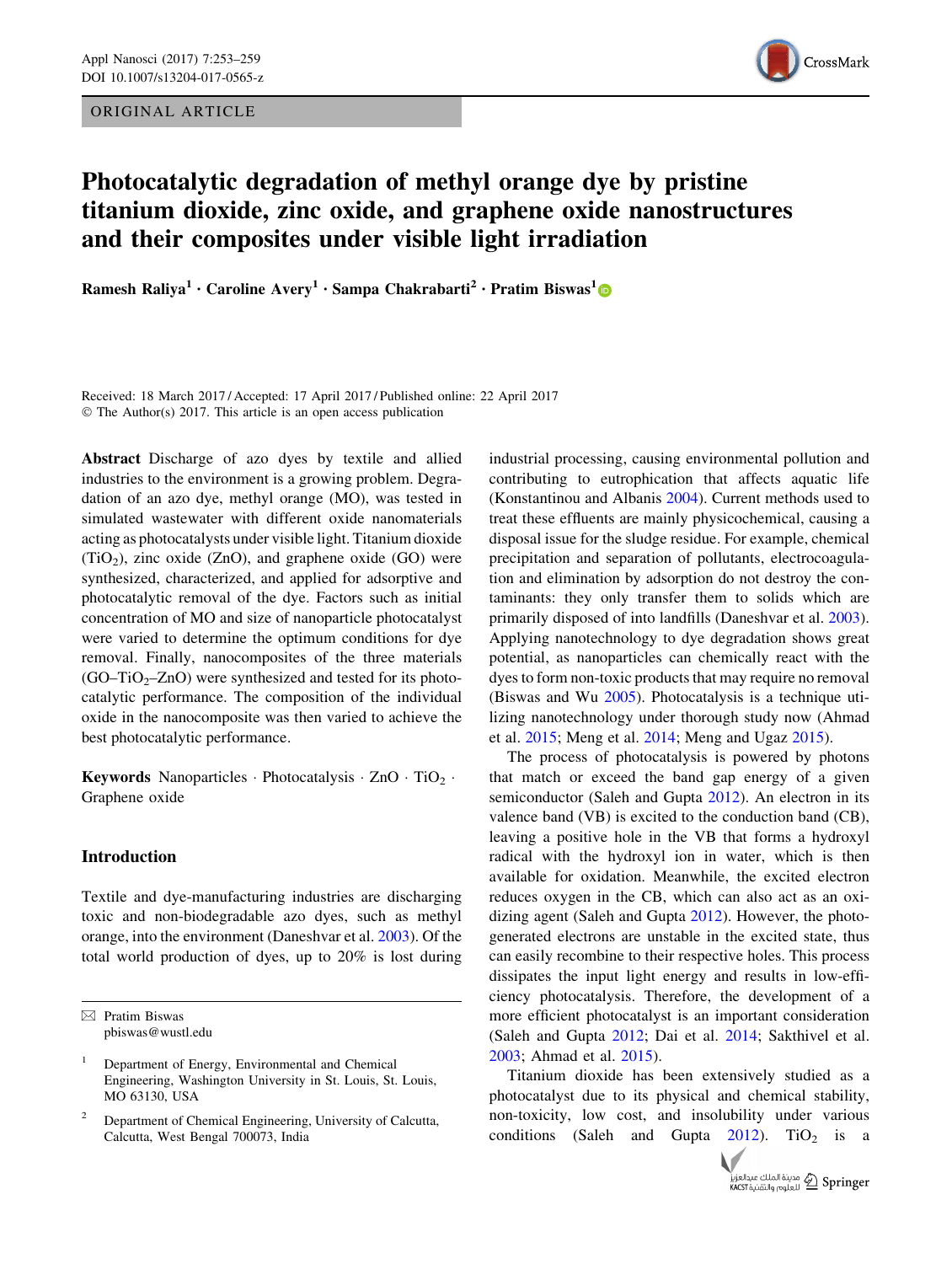semiconductor oxide with a high band gap energy of 3.2 eV, allowing pollutant degradation when exposed to high energy light. Similarly, zinc oxide also possesses wider band gap  $(3.37 \text{ eV})$  than TiO<sub>2</sub>, as well as higher electron mobility (Dai et al. [2014](#page-5-0)). While both materials show great potential, they alone do not operate with high photocatalytic efficiency due to electron/hole pair recombination (Dai et al. [2014;](#page-5-0) Liu et al. [2016](#page-5-0)).

Strategies to improve the photocatalytic performance of these metal oxides have been widely tested over the past decade (Dai et al. [2014;](#page-5-0) Konstantinou and Albanis [2004](#page-5-0); Saleh and Gupta [2012](#page-5-0)). For example, altering the textural design, doping, and forming semiconductor composites have been examined. One particular focus of research is the utilization of graphene in combination with semiconductor photocatalysts to act as an electron-transfer medium to reduce recombination (Dai et al. [2014](#page-5-0); Nguyen-Phan et al. [2011\)](#page-5-0). There are reports on the performance of nanocomposites of graphene oxide  $(GO)$  and  $TiO<sub>2</sub>$ ; however, little work has been done with GO–ZnO, GO–TiO<sub>2</sub> at different concentrations, composite ratios, and size. In the present study, photocatalytic degradation efficiencies of nanomaterials in pristine (TiO<sub>2</sub>, ZnO) and composite (ZnO–TiO<sub>2</sub>, GO–TiO<sub>2</sub>, GO–ZnO, GO–ZnO–TiO<sub>2</sub>) form were investigated for the degradation of methyl orange dye under visible light irradiation. Further, the effect of nanoparticle loading, size, and composition were also studied.

### Materials and methods

The primary objective was to study the photocatalytic activity of engineered  $TiO<sub>2</sub>$ , ZnO and GO nanoparticle/composite. Details of the experimental plan are described in the following sections.

### Synthesis and characterization of nanomaterials

In the present study, we tested  $ZnO$ ,  $TiO<sub>2</sub>$  and graphene oxide nanomaterials.

 $TiO<sub>2</sub>$  nanoparticles were synthesized via hydrothermal reaction of titanium alkoxide stabilized in acidic ethanol– water mixture (Chae et al. [2003\)](#page-5-0). A precursor, titanium isopropoxide (0.02 M; 97% Sigma-Aldrich, MO, USA) was added to ethanol/water (1:8) solution and pH was adjusted to 0.7 using nitric acid. Then the solution was kept on stirring for 4 h at room temperature followed by hydrothermal reaction at 240 °C. The crystallized  $TiO<sub>2</sub>$ nanoparticles were then obtained as a colloidal suspension.

ZnO nanoparticles were prepared by the sol–gel method (Zak et al. [2016](#page-6-0)). In brief, 5 g of starch (capping agent) was dissolved in 75 mL of deionized (DI) water at 75  $^{\circ}$ C and stirred for 30 min. Then, 11.2 g of  $Zn(NO<sub>3</sub>)<sub>2</sub>·6H<sub>2</sub>O$ 



was dissolved in DI water, stirred for 30 min, and added to the starch solution. The mixture was then incubated and stirred for 10 h at 80  $\degree$ C. ZnO nanoparticles were obtained after the powder product was calcined for 5 h at 500  $^{\circ}$ C.

A modified Hummer's method (Wang et al. [2012](#page-6-0); Song et al. [2014\)](#page-6-0) was used to synthesize GO, and functional groups (e.g., epoxy, hydroxyl, carboxyl) on the surface allowed for its dispersion in polar solvents including water. In brief, 50 mL of concentrated sulfuric acid  $(H_2SO_4)$  was added into a beaker containing  $2 g$  of graphite (45  $\mu$ m, Sigma-Aldrich, MO, USA) at room temperature. The beaker was cooled to nearly  $0^{\circ}$ C using an ice bath. Six grams of potassium permanganate  $(KMnO<sub>4</sub>)$  was then slowly added to the above mixture while it was allowed to warm to room temperature. The suspension was stirred for 2 h at 35 °C. After the suspension was cooled in an ice bath, it was diluted by 350 mL of deionized (DI) water. Then, hydrogen peroxide aqueous solution  $(H_2O_2, 30\%)$ was added until the gas evolution ceased to reduce residual permanganate. The suspension was then filtered, washed by DI water, and dried at room temperature for 24 h to obtain brownish graphite oxide powder. The dry powder was dispersed in DI water and sonicated for 3 h to get exfoliated single layer graphene oxide nanosheets. The suspension was then centrifuged at 10,000 rpm for 30 min, and the supernatant was used for the experiment.

The synthesized nanomaterials were characterized for the size and morphology. Transmission electron microscopy (TEM, FEI Technai G2 Spirit) was used to determine the diameters and structure of the synthesized nanoparticles.

## Preparation of nanomaterial solutions and dye suspensions

Nanomaterial/composite solutions were prepared at different concentration ratios to test their effects on photocatalytic performance. The first nanocomposite material was prepared by mixing 2 mL each of the 1000 ppm  $TiO<sub>2</sub>$ , ZnO, and GO suspensions. The solution was then sonicated for 30 min before use. The TiO<sub>2</sub>/ZnO, TiO<sub>2</sub>/GO, and ZnO/ GO nanocomposites were prepared by mixing 5 mL of each component suspension, and again, sonicating for 30 min before use. Finally, the ZnO/GO composite with a 5:1 and 10:1 ratio was prepared by mixing 5 or 10 mL of ZnO suspension to the GO suspension. All the nanomaterial/nanocomposite solution were sonicated before used to ensure the uniform dispersion of the material in the solvent (water).

To perform the photocatalytic activity, methyl orange dye was used as a base in this study. The dye was obtained from commercial sources (Sigma-Aldrich, MO, USA; MW: 327.33) as analytical reagent grade. Dye solutions of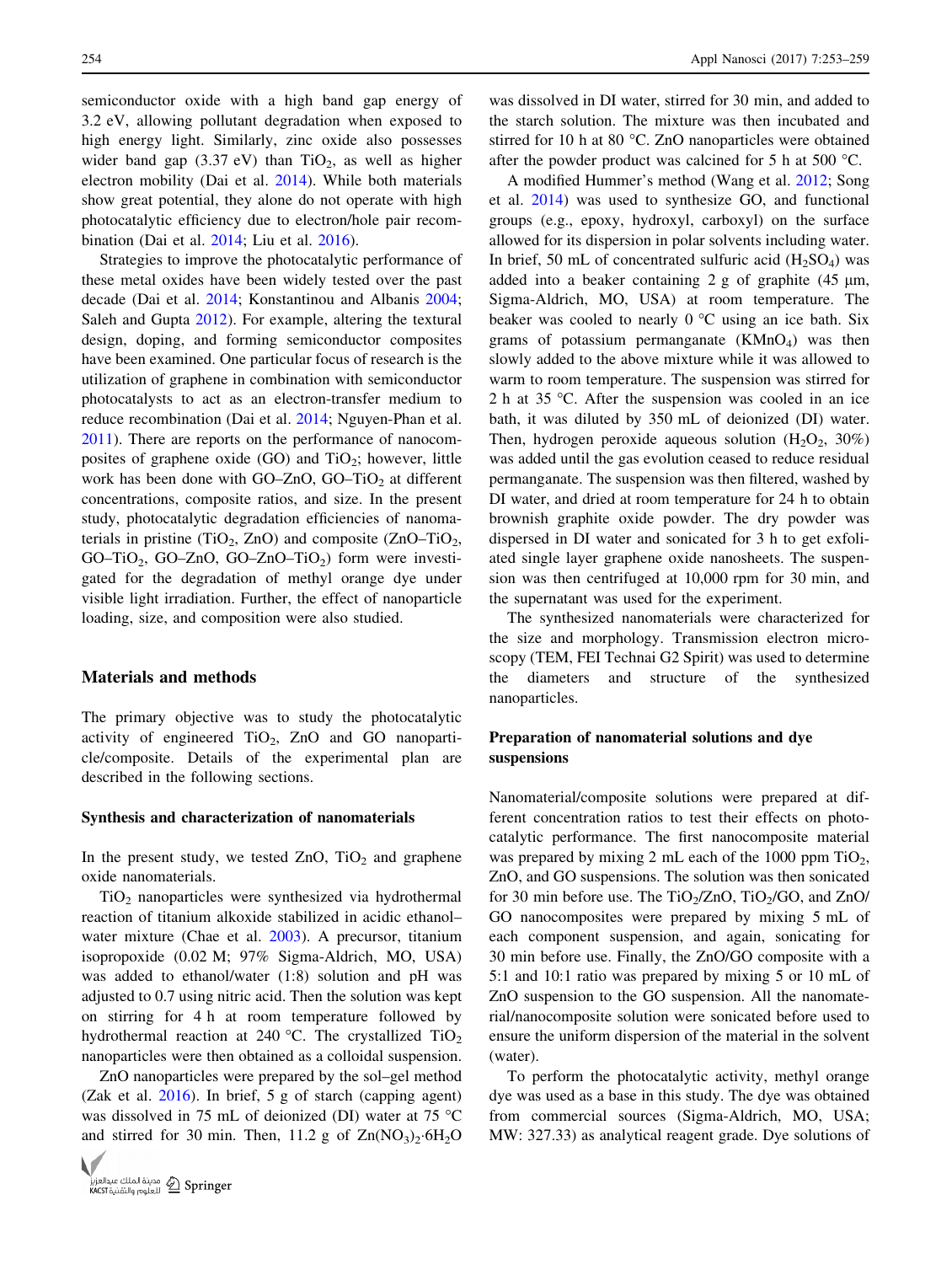requisite concentration have been prepared by proper dilution from a stock solution of 1000 mg/L concentration.

## Photocatalytic performance tests and its efficiency

Photocatalytic performance of the nanoparticles/composites was tested using Xe-lamp as a light source (450 W Xearc, 686 nm wavelength). An experimental scheme is shown in Fig. 1. A 1000-ppm stock  $TiO<sub>2</sub>$  suspension (5 mL) was added to 25 mL of MO (50, 75, and 100 ppm) solution on a stir plate. The solution was kept stirred for 45 min in the dark on 60 rpm to ensure adsorption equilibrium. Samples were withdrawn at every 15 min before the lamp was turned on to study adsorption of dye in the dark. The lamp was turned on when the adsorption equilibrium was attained. Distance between the sample and lamp was 5 cm. Samples were then withdrawn every 20 min, and the solution was exposed to the light for a total of 120 min. The samples were centrifuged at 8000 rpm for 6 min, and then supernatant was analyzed using Shimadzu UV-2600 spectrophotometer against the standard calibration curve for methyl orange at  $\lambda_{\text{max}} = 480$  nm. Timeconcentration profiles were prepared to analyze the degradation of dye. All the experiments were performed at initial pH 4.0, and room temperature  $(22 \pm 2 \degree C)$ . The same procedure was repeated for ZnO nanoparticles, GO– ZnO, ZnO–TiO<sub>2</sub>, GO–TiO<sub>2</sub> and ZnO–GO–TiO<sub>2</sub>. Further, activity was also tested for different sizes of ZnO.

#### Results and discussions

The nanoparticles used in the present study were synthesized using the previously established method (Chae et al. [2003](#page-5-0); Song et al. [2014](#page-6-0); Wang et al. [2012](#page-6-0); Zak et al. [2016](#page-6-0)). The synthesized particles were characterized for their morphological investigation using TEM (Fig. 2). Metal oxide (TiO<sub>2</sub> and ZnO) particles were of  $25 \pm 2.6$  nm, and



Fig. 1 Experimental set-up. A scheme showing nanoparticles (NPs), TiO<sub>2</sub>/ZnO/GO or nanocomposites (NCs), GO–ZnO/GO–TiO<sub>2</sub>/GO–  $ZnO-TiO<sub>2</sub>/ZnO-TiO<sub>2</sub>$  mixed with methyl orange (MO) dye. The solution was exposed to visible light (source: Xe-Arch lamp, 450 W),

and kept stirring during light exposure. Samples were taken at various intervals and photocatalytic activity was measured by UV–vis absorption spectroscopy



Fig. 2 Morphology of engineered nanoparticles. Transmission electron microscopy images of a TiO<sub>2</sub> nanoparticles, b ZnO nanoparticles and c graphene oxide nanosheet

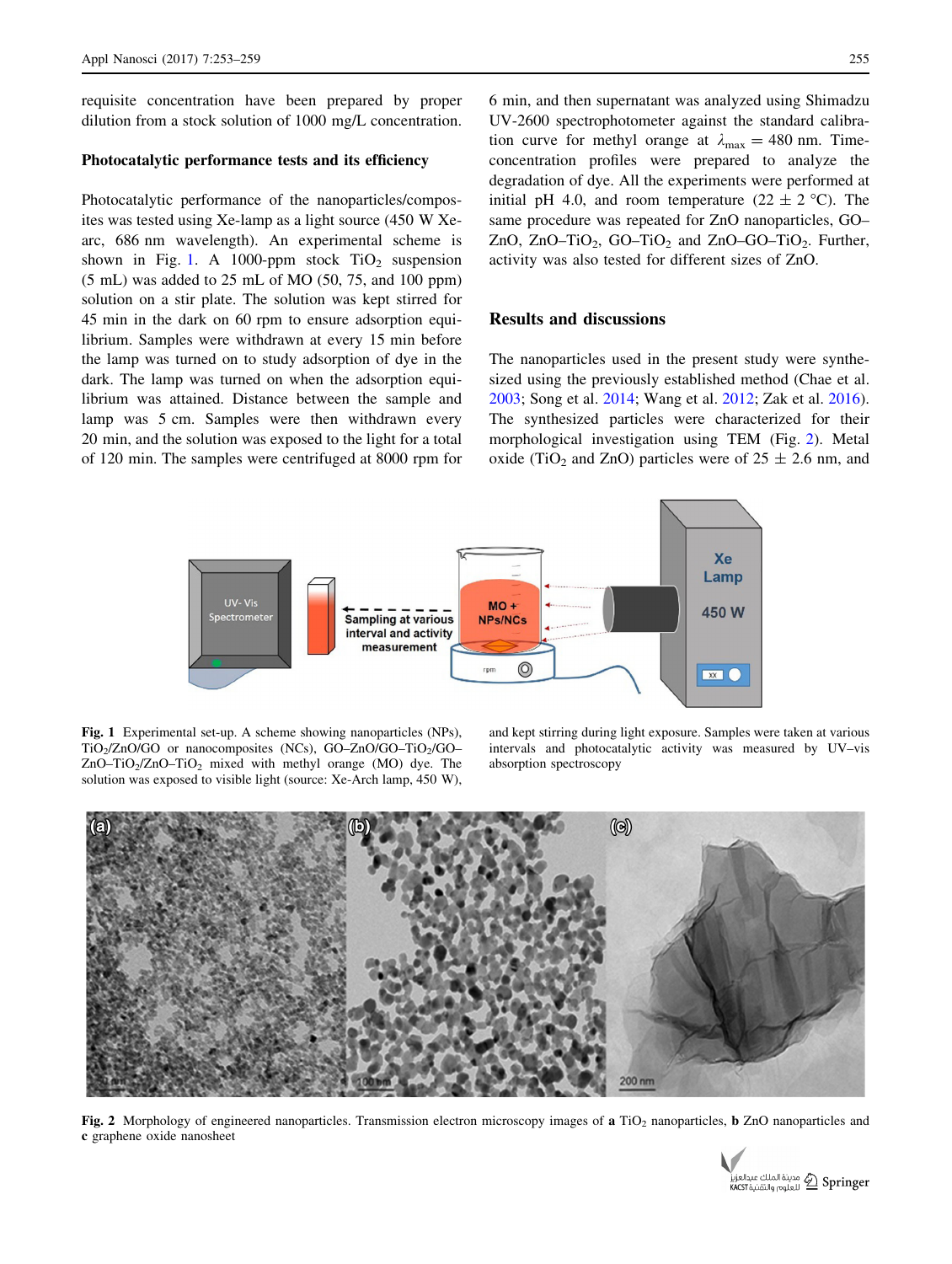graphene oxide nanosheets were of  $2-3$  um in length and had less than 4 layers of thickness. In addition, ZnO nanoparticles of 15 and 80 nm were also synthesized to test the effect of size on the photocatalytic efficiency.

The synthesized and characterized nanomaterials were mixed in the methyl orange solution of various concentrations (50–100 ppm) to understand the co-relation of the initial concentration of methyl orange and photocatalytic activity. The solution was exposed to the light source as described in the experimental section. There were two phases of degradation in each cases—one by adsorption in the dark (up to 45 min) and the other by photocatalysis under illumination (45–120 min). For  $TiO<sub>2</sub>$ , in both the phases, removal of dye increased with increase in initial concentration of MO dye from 50 to 100 ppm (Fig. 3a). For ZnO (Fig. 3b), the trend reversed after the dark adsorption phase was over; 40% of the initial 50 ppm dye was removed whereas the removal for 75 and 100 ppm were 38 and 25%, respectively. Though adsorption is the pre-requisite of photocatalysis and more adsorption should lead to more photocatalysis, the difficulty of penetration of light through higher concentration of dye solution should also be considered. Therefore, in our further tests of other parameters, including the preliminary test with graphene oxide (Fig. 3c), we used a constant 50-ppm concentration of methyl orange solution.

Among the tested materials, ZnO nanoparticles perform as a better photocatalyst in visible light, removing more methyl orange dye in the total 120 min of reaction (Fig. [4](#page-4-0)). This higher performance is likely due to the ability of ZnO to absorb greater quanta of the visible light, promoting more electrons to higher energy states (Sakthivel et al. [2003;](#page-5-0) Sun et al. [2015](#page-6-0)). In addition, ZnO has a wide band gap of  $3.37$  eV, greater than that of TiO<sub>2</sub>. Thus, fewer electrons are likely to fall back to the valence band once excited, resulting in less energy loss and higher dye degradation efficiency (Saleh and Gupta [2012\)](#page-5-0). Both ZnO and  $TiO<sub>2</sub>$  were better photocatalysts than GO, as GO is neither a semiconductor nor has a large band gap (Nguyen-Phan et al. [2011\)](#page-5-0). While it overall only removed 5.9% of the MO dye, 2/3 of this degradation was solely from adsorption. These results suggest that combining the efficient adsorption properties of GO with the efficient photocatalytic properties of ZnO could enhance overall efficiency.

Because the size of nanoparticle has the key factor for the photocatalytic efficiency, the different sizes (15–80 nm) of ZnO nanoparticles were synthesized and tested for their photocatalytic efficiency. Results showed that 25 nm ZnO was the most effective in photocatalytic degradation, removing a total of 40% of the dye in 120 min (Fig. [5](#page-4-0)). The activity is likely due to the high surface area to volume ratio of the smaller particles, increasing the





Fig. 3 Effect of methyl orange (MO) concentration on the photocatalytic performance of nanoparticles. Three concentrations (up to 100 ppm) of the MO were tested with  $TiO<sub>2</sub>$ ,  $ZnO$  and  $GO$ nanostructure. Tests with  $TiO<sub>2</sub>$  (a) and ZnO (b) showed higher concentration limits of photocatalytic activity, and graphene (c) was tested for its base photocatalytic activity for further experiments with optimum MO concentration (50 ppm)

exposure area of the dye to be degraded. The even smaller 15–20 nm particles were similar in efficiency, 38.6%, but performed better with adsorption than as a catalyst. Higher particle size (50–80 nm) showed less dye degradation (5.9%) than 15 and 25 nm ZnO nanoparticles. Using the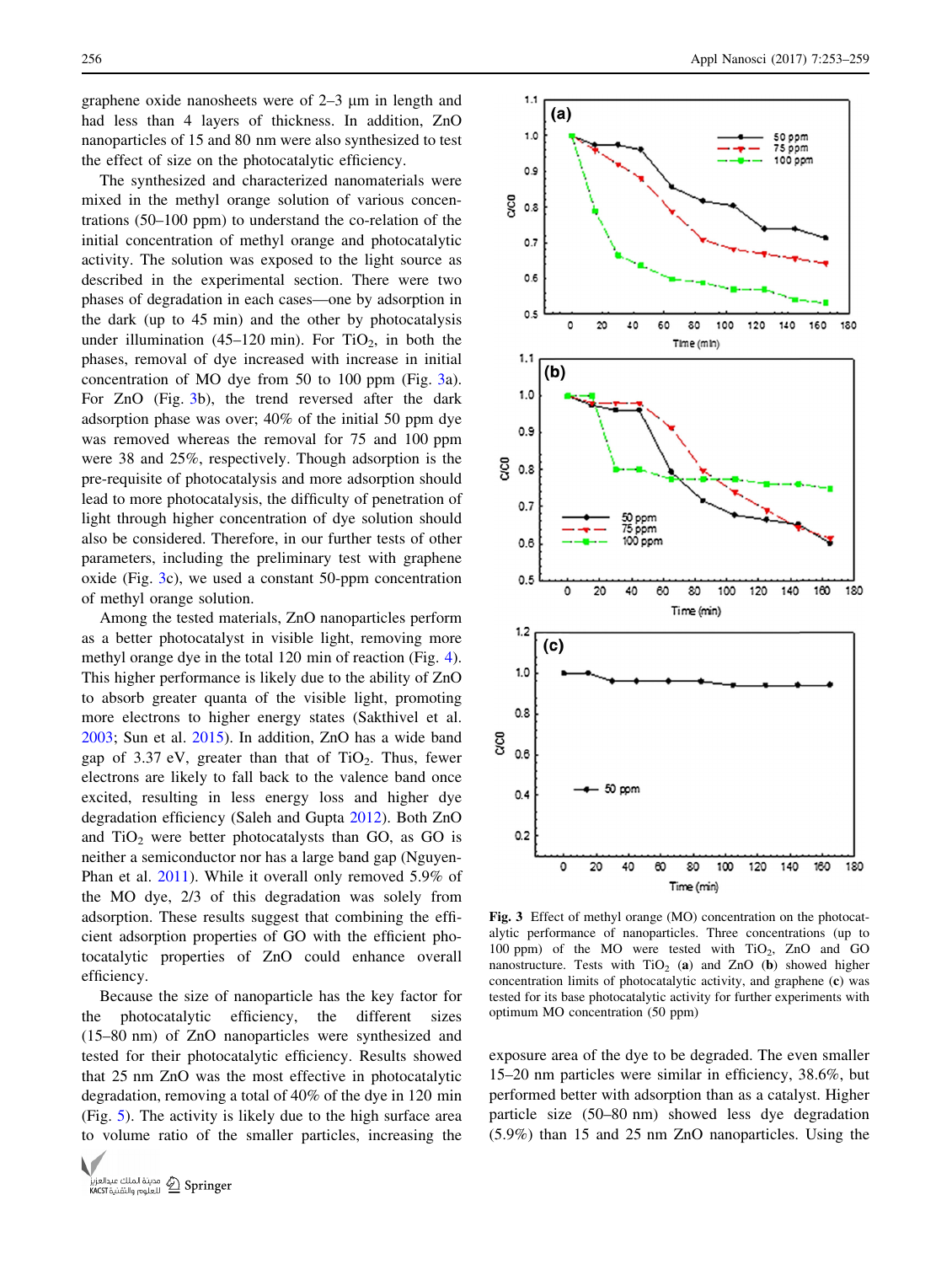<span id="page-4-0"></span>

Fig. 4 Comparative analysis of methyl orange degradation efficiency. Metal oxides  $(TiO<sub>2</sub>)$  and  $ZnO$  and graphene oxide were compared for their degradation efficiency. In the experiment, methyl orange concentration was 50 ppm



Fig. 5 Effect of ZnO nanoparticle size on methyl orange degradation efficiency. ZnO nanoparticles of three different sizes (15–80 nm) were tested further for their photocatalytic efficiency (dark: 45 min; light exposure: 120 min)

25 nm ZnO nanoparticles, the performance of nanocomposites of the various materials in different volumetric ratios was tested.

The nanostructure of oxide nanoparticles  $(TiO<sub>2</sub>, ZnO)$ and GO) was tested as individuals and in combination to understand their synergetic efficiency. It was observed that  $TiO<sub>2</sub>/ZnO$  nanocomposite was better at removing methyl orange than  $TiO<sub>2</sub>$  as an individual, but not as efficient as ZnO. The composite of  $TiO<sub>2</sub>/GO$ ; however, was less efficient than both the TiO<sub>2</sub>/ZnO composite and TiO<sub>2</sub> alone, removing only 13.5% of the dye (Fig. 6). While the GO containing composite should increase the efficiency according to the proposed mechanism where GO act as a charge carrier. Its low degradation is due to the decrease in total  $TiO<sub>2</sub>$  in the composite. As it was synthesized in a 1:1



Fig. 6 Relative analyses of photocatalytic efficiency. Nanostructures (TiO<sub>2</sub>, ZnO, and GO) and nanocomposites (TiO<sub>2</sub>–ZnO; TiO<sub>2</sub>–GO; ZnO–GO;  $TiO<sub>2</sub>$ –ZnO–GO) were tested for the methyl orange degradation efficiency in the presence of light (dark: 45 min; light exposure: 120 min). The composite of  $TiO<sub>2</sub>–ZnO–GO$  showed the best photocatalytic activity for the materials tested (in 1:1 ratios by volume)

ratio, the composite contained half the volume of  $TiO<sub>2</sub>$  than the  $TiO<sub>2</sub>$  catalyst alone. GO as an individual does not act as a good photocatalyst, therefore, combining it with  $TiO<sub>2</sub>$ decreases the total photocatalytic action. GO may also be interfering physically with the  $TiO<sub>2</sub>$  in solution: GO may absorb some of the visible light, resulting in lost light for  $TiO<sub>2</sub>$ . GO could also be acting as a recombination platform for  $TiO<sub>2</sub>$  instead of a conducting plane for electrons, further worsening photocatalytic performance (Nguyen-Phan et al. [2011](#page-5-0)).

The  $TiO<sub>2</sub>/ZnO/GO$  nanocomposite resulted in an increase in efficiency from 40% (that of ZnO) to about 44.2% (Fig. 6). While this may support the idea that graphene oxide acts as a charge carrier to reduce the amount of electron recombination, this is a relatively small improvement (Nguyen-Phan et al. [2011](#page-5-0); Jiang et al. [2016](#page-5-0)). The ratio of GO to the photocatalyst materials may again have an impact, as the composite has a 2:1 ratio of the photocatalyst to GO (Fig. 6). While there were equal concentrations of the three materials in the composite, increasing the amount of photocatalyst compared to GO could increase photocatalytic activity, while the large surface area of GO could still act as the charge carrier surface (Jiang et al. [2015,](#page-5-0) [2016;](#page-5-0) Nguyen-Phan et al. [2011](#page-5-0)). Another enhancement in performance could be made by solely combining ZnO and GO, as ZnO was shown to be more efficient than TiO<sub>2</sub>. (Dai et al. [2014\)](#page-5-0) Like the TiO<sub>2</sub> GO composite, ZnO/GO only removed 15.3% of the MO dye. By increasing the ratio of a photocatalyst in the composite (ZnO:GO) from 1:1 to 5:1, a higher photocatalytic efficiency was achieved, removing 53.8% of the dye.

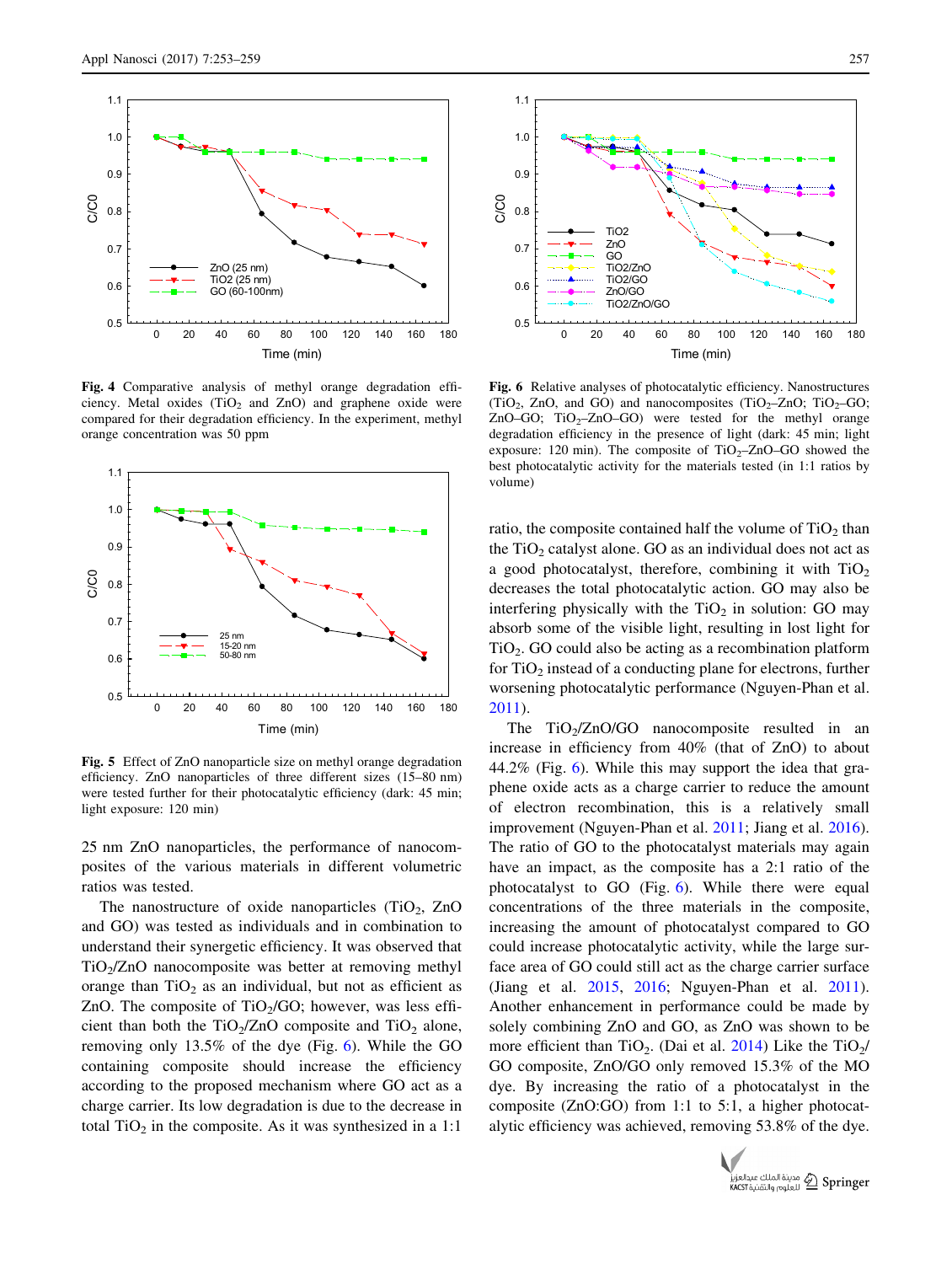<span id="page-5-0"></span>

Fig. 7 Effect of ZnO:GO ratio. An independent test was carried out to understand the effect of the ZnO to GO ratio as ZnO performed better than  $TiO<sub>2</sub>$  nanoparticles of the same size (Fig. [4](#page-4-0)). It was observed that increased ZnO:GO ratio enhances photocatalytic efficiency thus more effectively degrades the dye

Increasing the ratio once more to 10:1, 57.7% of the MO dye was removed (Fig. 7).

## **Conclusions**

Titanium dioxide  $(TiO_2)$ , zinc oxide  $(ZnO)$ , and graphene oxide (GO) were synthesized, characterized, and applied for adsorptive and photocatalytic removal of methyl orange (MO) dye. It was found that  $TiO<sub>2</sub>$  better removes dye through adsorption at higher initial concentrations of MO, but better removes the dye through photocatalysis at lower initial concentrations. With this, the removal of MO by  $TiO<sub>2</sub>$  was compared to that by ZnO and GO, all at a lower initial concentration of dye. ZnO degraded the most dye, followed by  $TiO<sub>2</sub>$  then GO. The effect of the size of a particle on photocatalytic dye degradation was tested by varying the size of ZnO, and the smaller 25 nm diameter particles were found to be most efficient. Finally,  $TiO<sub>2</sub>/$ ZnO/GO, TiO<sub>2</sub>/ZnO, TiO<sub>2</sub>/GO, and ZnO/GO nanocomposites were synthesized at 1:1 ratio via sonication and characterized via analytical methods.  $TiO<sub>2</sub>/ZnO/GO$  was the most effective composite for degrading the dye. The degradation increased when the ratio of ZnO to GO was increased in the nanocomposite.

Acknowledgements This work was performed in part at the Nano Research Facility of Washington University in St. Louis. Partial support by the Lopata Endowment is gratefully acknowledged. CA and SC acknowledge Yao Nie, Washington University in St. Louis for providing training on Xe-lamp. SC thanks the Department of Energy, Environmental and Chemical Engineering Department, Washington University in St. Louis for the travel Grant as a visiting scientist during July–August 2015. CA acknowledges support by a MAGEEP



undergraduate summer internship research fellowship from Washington University in St. Louis.

Open Access This article is distributed under the terms of the Creative Commons Attribution 4.0 International License ([http://](http://creativecommons.org/licenses/by/4.0/) [creativecommons.org/licenses/by/4.0/](http://creativecommons.org/licenses/by/4.0/)), which permits unrestricted use, distribution, and reproduction in any medium, provided you give appropriate credit to the original author(s) and the source, provide a link to the Creative Commons license, and indicate if changes were made.

#### References

- Ahmad A, Mohd-Setapar SH, Chuong CS, Khatoon A, Wani WA, Kumar R, Rafatullah M (2015) Recent advances in new generation dye removal technologies: novel search for approaches to reprocess wastewater. RSC Adv 5(39):30801–30818
- Biswas P, Wu C-Y (2005) Nanoparticles and the environment. J Air Waste Manag Assoc 55(6):708–746
- Chae SY, Park MK, Lee SK, Kim TY, Kim SK, Lee WI (2003) Preparation of size-controlled  $TiO<sub>2</sub>$  nanoparticles and derivation of optically transparent photocatalytic films. Chem Mater 15(17):3326–3331
- Dai K, Lu L, Liang C, Dai J, Zhu G, Liu Z, Liu Q, Zhang Y (2014) Graphene oxide modified ZnO nanorods hybrid with high reusable photocatalytic activity under UV-LED irradiation. Mater Chem Phys 143(3):1410–1416
- Daneshvar N, Salari D, Khataee AR (2003) Photocatalytic degradation of azo dye acid red 14 in water: investigation of the effect of operational parameters. J Photochem Photobiol A Chem 157(2003):111–116
- Jiang Y, Wang W-N, Liu D, Nie Y, Li W, Wu J, Zhang F, Biswas P, Fortner JD (2015) Engineered crumpled graphene oxide nanocomposite membrane assemblies for advanced water treatment processes. Environ Sci Tech 49(11):6846–6854
- Jiang Y, Raliya R, Fortner JD, Biswas P (2016) Graphene oxides in water: correlating morphology and surface chemistry with aggregation behavior. Environ Sci Tech 50:6964–6973
- Konstantinou IK, Albanis TA (2004) TiO<sub>2</sub>-assisted photocatalytic degradation of azo dyes in aqueous solution: kinetic and mechanistic investigations: a review. Appl Catal B Environ 49(1):1–14
- Liu Z, Zheng H, Yang H, Hao L, Wen L, Xu T, Wu S (2016) mpg-C 3 N 4/anatase  $TiO<sub>2</sub>$  with reactive 001 facets composites to enhance the photocatalytic activity of organic dye degradation. RSC Adv 6(59):54215–54225
- Meng F, Ugaz VM (2015) Instantaneous physico-chemical analysis of suspension-based nanomaterials. Sci Rep 5:9896
- Meng F, King MD, Hassan YA, Ugaz VM (2014) Localized fluorescent complexation enables rapid monitoring of airborne nanoparticles. Environ Sci Nano 1:358–366
- Nguyen-Phan T-D, Pham VH, Shin EW, Pham H-D, Kim S, Chung JS, Kim EJ, Hur SH (2011) The role of graphene oxide content on the adsorption-enhanced photocatalysis of titanium dioxide/graphene oxide composites. Chem Eng J 170(1):226–232
- Sakthivel S, Neppolian B, Shankar M, Arabindoo B, Palanichamy M, Murugesan V (2003) Solar photocatalytic degradation of azo dye: comparison of photocatalytic efficiency of ZnO and TiO<sub>2</sub>. Sol Energy Mater Sol Cells 77:65–82
- Saleh TA, Gupta VK (2012) Photo-catalyzed degradation of hazardous dye methyl orange by use of a composite catalyst consisting of multi-walled carbon nanotubes and titanium dioxide. J Colloid Interface Sci 371(1):101–106